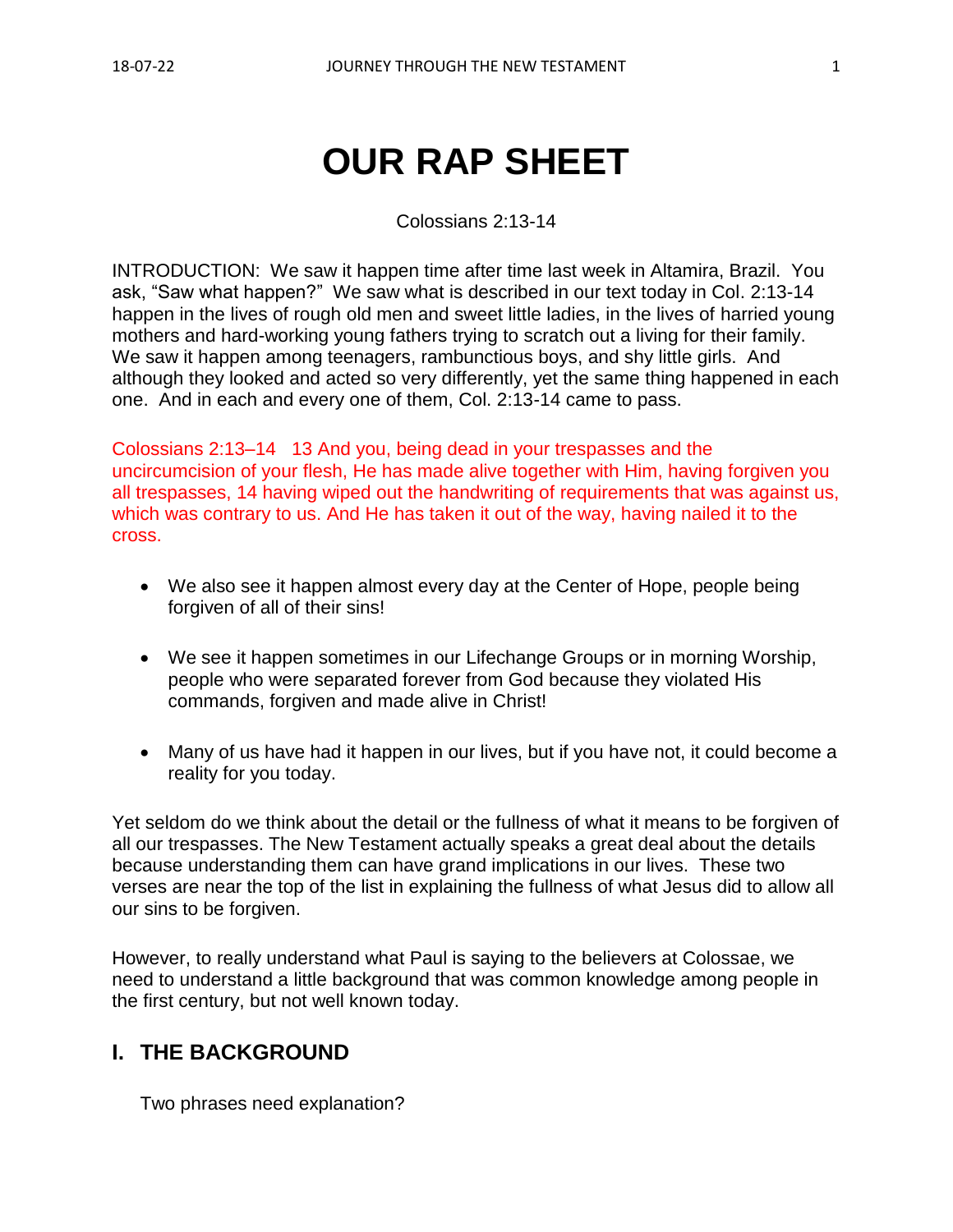A. "the handwriting of requirements that was against us, which was contrary to us."

## **1. "The handwriting of requirements against us" refers to a certificate of debt.**

- We might call it a promissory note.
- The certificate of debt stated who owed the debt, how much was owed, and to whom the debt was owed.
- The fact the requirements Paul is talking about were against us, means this certificate of debt stated that we were the debtors.
- Another interesting and important part of this background is that when the debt was paid, a single Greek word, or the abbreviation of that word, would be written across the face of the document. The word was "tetelestai," and it meant, "paid in full."

#### **2. "Which was contrary to us" indicates a special use of the certificate of debt.**

- When a criminal was being punished for his crime, a list of his wrong doings was written upon a parchment.
- The handwriting was a statement of his offences, his debts to the state the price of which were being extracted by his punishment such as being whipped, jailed, or executed.
- **We might call it today "a rap sheet," a list of the crimes a person has committed.**

## B. "having nailed it"

- This is a reference to the very public nature of these certificates of debt.
- **Sometimes the certificate would quite literally be nailed on the door of the residence of the debtor for all to see.**
- Sometimes **if it were the list of crimes for which a person was being punished, it might be nailed to the whipping post where the criminal was being beaten** or above the cell door where he was imprisoned.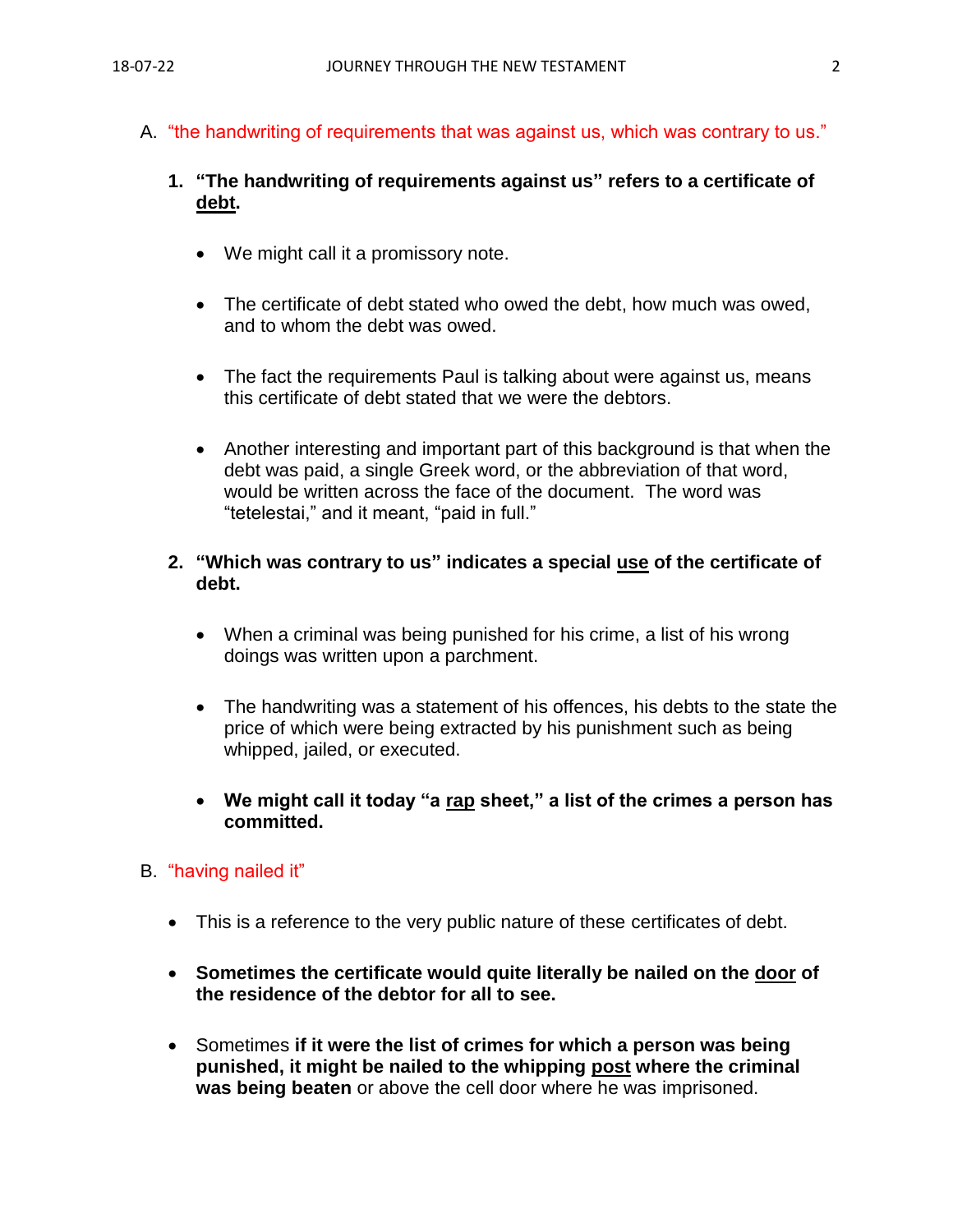## **II. THE STORY**

Now let me tell you **the story of the day when our certificate of debt was nailed to a cross resulting in it being wiped out, taken away, and all our trespasses being forgiven.** It happened in a single day, although the preparation for that day had taken thousands of years and began before the world itself was formed and God breathed into the nostrils of man the breath of life.

But **the day that our certificate of debt was wiped out began when Pilate said the words concerning Jesus of Nazareth, "Let Him be crucified."** Pilate intended for the placard nailed above Jesus´ head upon the cross to be His certificate of debt, His rap sheet, for in Pilate´s mind the crime for which Jesus was being executed was His claim to being The King of the Jews. Of course, we know, this was no crime at all but the absolute truth. Jesus was and is the King of the Jews and every other people group as well, and the fact that the Jews and others reject Him does not diminish His lawful right to the title.

But that placard ordered by Pilate was not the handwriting against us. It was not the certificate of debt or the rap sheet that was contrary to us. But folks, listen. **Each of us has such a rap sheet. Each of us has a record of every wrong we have ever done**, every evil deed we have ever performed, every wicked word that escaped our lips or crossed our mind, every perverted thought that flickered between the neurons in our brains. **Such a record exists in heaven in the books.**

These books, the records of what every person has ever done, will be opened at the judgment that takes place before the Great White Throne of God, and they are described in Rev. 20:12. Those records will be so complete and faultless that every man and woman who stands accused will be speechless as the evidence is read. There will be no denial; there will be no excuse. There will be no explanation, nor basis for appeal.

- This is the handwriting of requirements that is against us, that is eternally contrary to us, and that justly condemns us.
- This is the certificate of debt, a debt owed to the God who created us, to the God we should have gladly obeyed; but each time we did not, another debt was added to the certificate, and for each and every one of us the debt has become so large, that we are utterly incapable of ever paying it.
- It is a debt owed to God, for ultimately He is the one injured and offended by every sin we have done.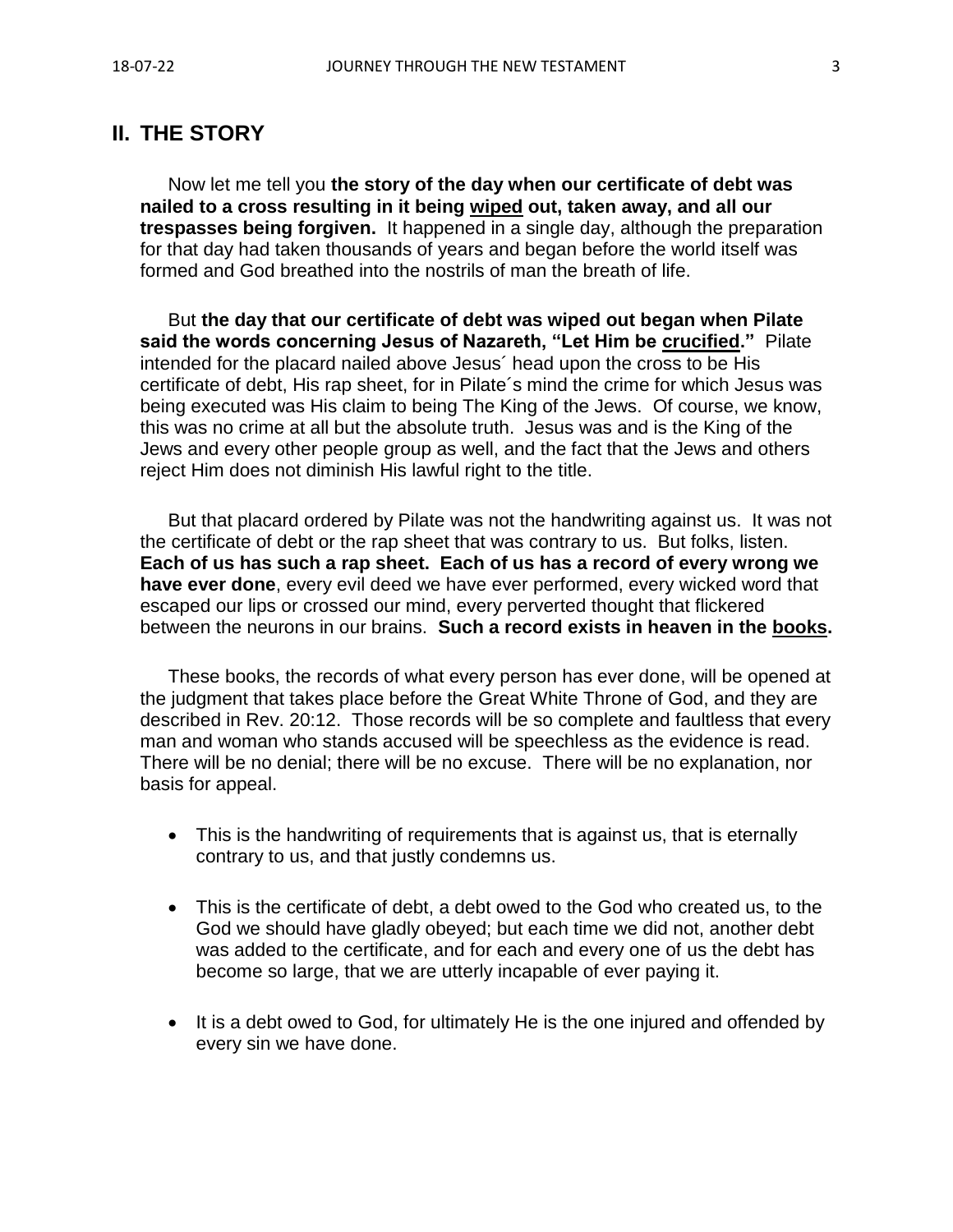- Would you pause with me for a moment just to contemplate your own personal handwriting that is against you, your own certificate of the debt you owe to God because of all of your sins in wrongful deeds and thoughts and motives?
	- o How long would yours be?
	- $\circ$  How many pages would it take to write out every sin?
	- $\circ$  How many hours would be required for it to be read in the hearing of all?
	- o How long before our tears ran dry from the shame of having every evil deed that originated in our heart exposed before the Holy Angels of Heaven?

This is the handwritten certificate of debt, the rap sheet of crimes committed that was nailed to the cross, and it was nailed there for each of us. But you say, "Preacher, I heard, I´ve read this story many times and I don´t remember anything else being nailed to the cross except for Pilate´s placard!"

But I tell you, yes you do! Yes, you do. Just think about it. Only do not think about what was nailed to the cross but Who. When Jesus was nailed to the cross, His hands and feet impaled on its wooden beams, my certificate of debt, my rap sheet was being nailed there. Your certificate of debt to God Almighty, your rap sheet for evil done was being hammered to the tree as Jesus was nailed to the cross.

My friend, this is not mere illustration. This is not a figure of speech. This is what really happened.

2 Corinthians 5:21 For He made Him who knew no sin *to be* sin for us, that we might become the righteousness of God in Him.

And **as Jesus hung upon the cross, the righteous wrath of Holy God fell upon Him paying the penalty for every sin, paying the price of every debt, incurring the just punishment for each of our crimes against God.**

And **when the righteous wrath of Holy God was satisfied, Jesus called out with a loud voice, "Tetelestai!"** That was the single Greek word that was written across a certificate of debt that means **"Paid In Full."** It requires three words to translate in English – **"It Is Finished!"** But those words were not spoken with a sigh because the suffering at last was over and death was but a final breath away. Those were words of victory and of satisfaction! **The**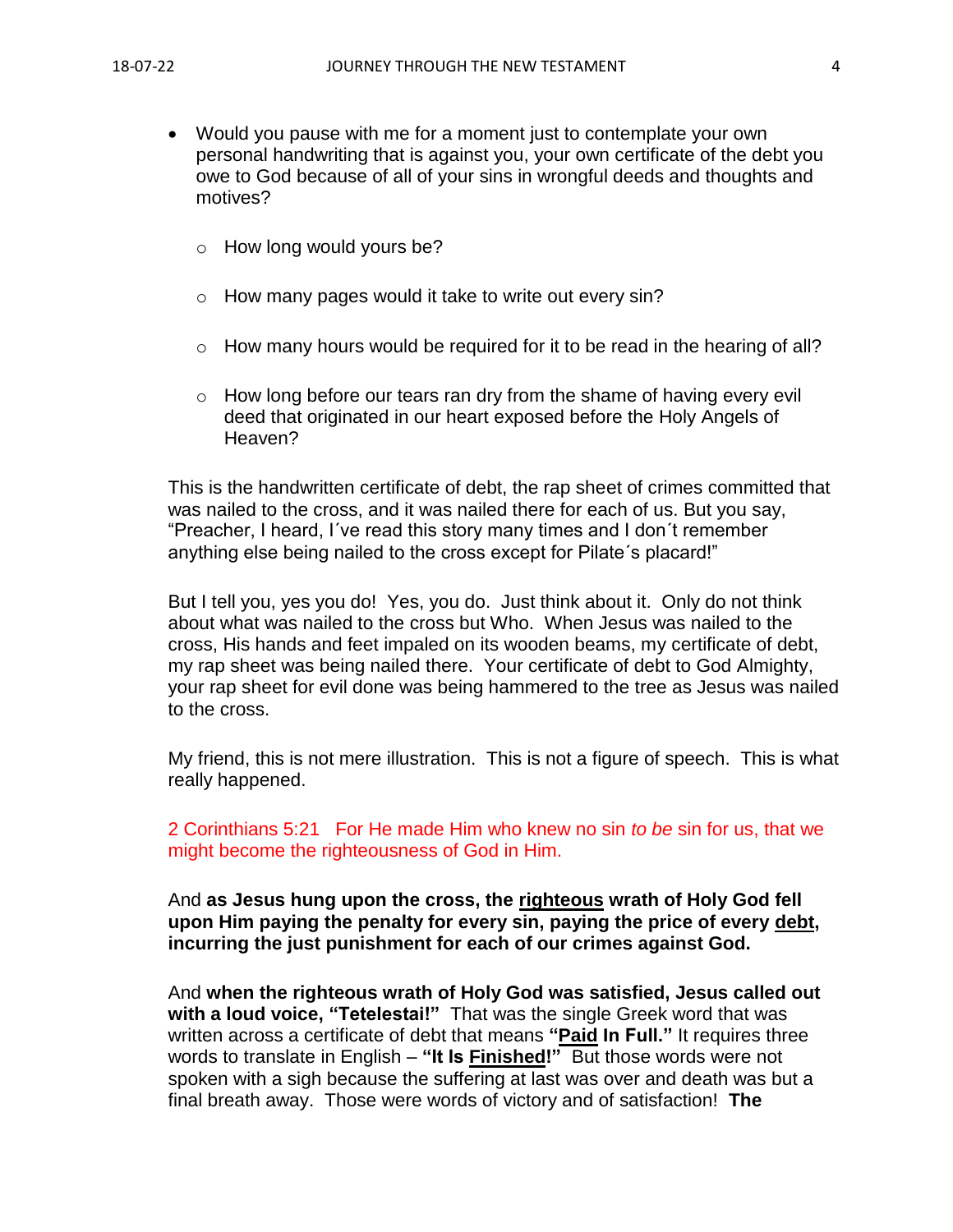#### **purpose for which the Son of God left His Heavenly abode and came down to the world He created, had now been fully and eternally accomplished.**

The prophecy of Isaiah spoken 800 years before was fulfilled.

Isaiah 53:5–6

… He *was* wounded for our transgressions,

*He was* bruised for our iniquities;

The chastisement for our peace *was* upon Him,

And by His stripes we are healed.

6 All we like sheep have gone astray;

We have turned, every one, to his own way;

And the LORD has laid on Him the iniquity of us all.

The handwriting against us, our certificate of debt, was nailed to the cross, resulting in our debt being wiped out, our penalty taken away, and all our trespasses being forgiven.

1 Peter 3:18 For Christ also suffered once for sins, the just for the unjust, that He might bring us to God, being put to death in the flesh but made alive by the Spirit,

And time will not allow me to even mention all the implications of this mighty, wondrous act. I will only name a few.

## **III. THE IMPLICATIONS**

#### **A. Salvation is available to all who will trust in Jesus as their Lord and Savior.**

And seeing clearly what Christ did for us upon the cross explains clearly why there is no other way of salvation.

John 3:16-18 16 For God so loved the world that He gave His only begotten Son, that whoever believes in Him should not perish but have everlasting life. 17 For God did not send His Son into the world to condemn the world, but that the world through Him might be saved. 18 "He who believes in Him is not condemned; but he who does not believe is condemned already, because he has not believed in the name of the only begotten Son of God.

Rom. 10:9-10 9 that if you confess with your mouth the Lord Jesus and believe in your heart that God has raised Him from the dead, you will be saved. 10 For